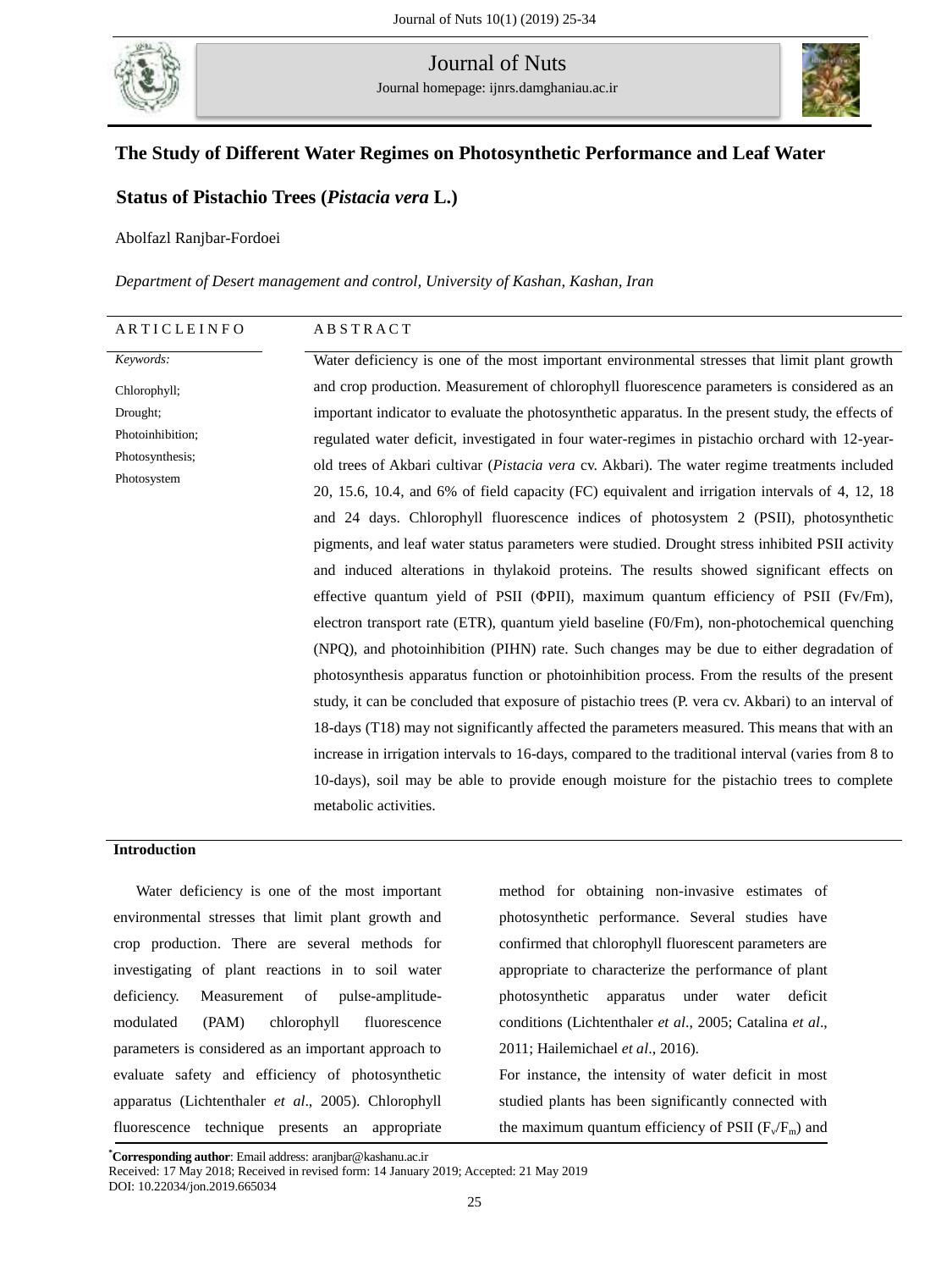effective quantum yield of PSII (ΦPII) (Šajbidorova *et al.*, 2015).  $F_v/F_m$  is the most important property used for evaluation of plant's reaction to drought stress. However, the dark-adapted fluorescence variables measured in leaves such as base fluorescence  $(F_0)$ , maximum fluorescence  $(F_m)$  and the difference between them  $(F_m-F_0)$ , variable fluorescence  $(F_v)$ , steady-state fluorescence  $(F_s)$ , and the  $F_s$  to  $F_0$  ratio ( $F_s/F_0$ ) have been reported as beneficial factors in the early detection of water deficit stress (Flexas *et al*., 2002b; Afrousheh *et al*., 2010; Ranjbar 2015). Under stress conditions, the light-harvesting apparatus tolerates sustained alterations and causes down-regulation of the photochemical quenching capacity (PQ) and upregulation of the non-photochemical quenching capacity (NPQ) in PSII (Porcar-Castell *et al*., 2014). In the literature, NPQ is considered as a protective mechanism for a plan under stressful conditions (Pilar Cendrero-Mateo *et al*., 2015). Moreover, electron transport rate (ETR= ΦPII×PPFD×0.5×0.84) is a computational fluorescence variable designed to measure the electron transport of PSII, which is used as an indicator of plant water deficit stress. Likewise, chlorophyll contents are considered as bio-indicators to determine photosynthetic capacity and vegetation health. Several reports have demonstrated that soil water deficit leads to a decrease in chlorophyll content and photosynthesis rate (Roháček, 2002; Ranjbar 2015; Hailemichael *et al*., 2016; Ranjbar-Fordoei, 2018). Leaf water status depends on type of plant and environmental conditions. Various methods have been practiced to specify plant water status under drought stress conditions. Among them, relative water content and leaf water potential are effective means for characterizing physiological water status of plats (Nayyer *et al*, 2005). Several studies have confirmed leaf water relation parameters; reduce under drought stress conditions (Jones, 1990; Bayoumi *et al*., 2008; Fghire *et al*., 2017, Ranjbar-Fordoei, 2018).

Pistachio (*Pistacia vera* L.) is one of the most important horticultural products which is *grown* in over vast areas of land in Iran*,* where water deficit is the main limiting factor for growth, and eventually yield, and nut quality (Kamali and Owji, 2016). Although some studies have been conducted on the response of pistachio to water deficit stress, but investigations on the reaction of photosynthetic apparatus of this species to deficiency of water is limited. The objective of this research was to study the function of photosynthetic apparatus in pistachio trees (*P. vera* cv Akbari) to drought stress. For this purpose, chlorophyll fluorescence variables, leaf water status parameters, and leaf chlorophyll content were examined.

#### **Materials and Methods**

#### *Study site, irrigation condition, and plant material*

The study area is located in Fakhreh rural area  $(34^{\circ}$  14′N, 51° 29′E, and 910 m a.s.l.) in the western region of Kashan (Iran). The climate range from arid to hyper arid conditions (<100 mm/year of rainfall, 90% occurs in January and May) with average annual potential evaporation 2700 mm and total radiation 3000 h per year.

This experiment was studied during the growing season of 2017 in a pistachio orchard planted with 12-year-old trees of Akbari cultivar (*P. vera* cv Akbari) and nearly flat. Prior to initiation of the experiment, irrigation water and soil samples were analyzed. Table 1 presents information on physical and chemical properties of the soil of the experimental site. The experimental design was a completely randomized design (RCD) with five replications. Regarding to traditional irrigation of pistachio orchard in the region four irrigation treatments were applied as: irrigation interval of 4 days (T<sub>4</sub>) (as control), 12 days (T<sub>12</sub>), 18 days (T<sub>18</sub>) and 24 days  $(T_{24})$ . The irrigation intervals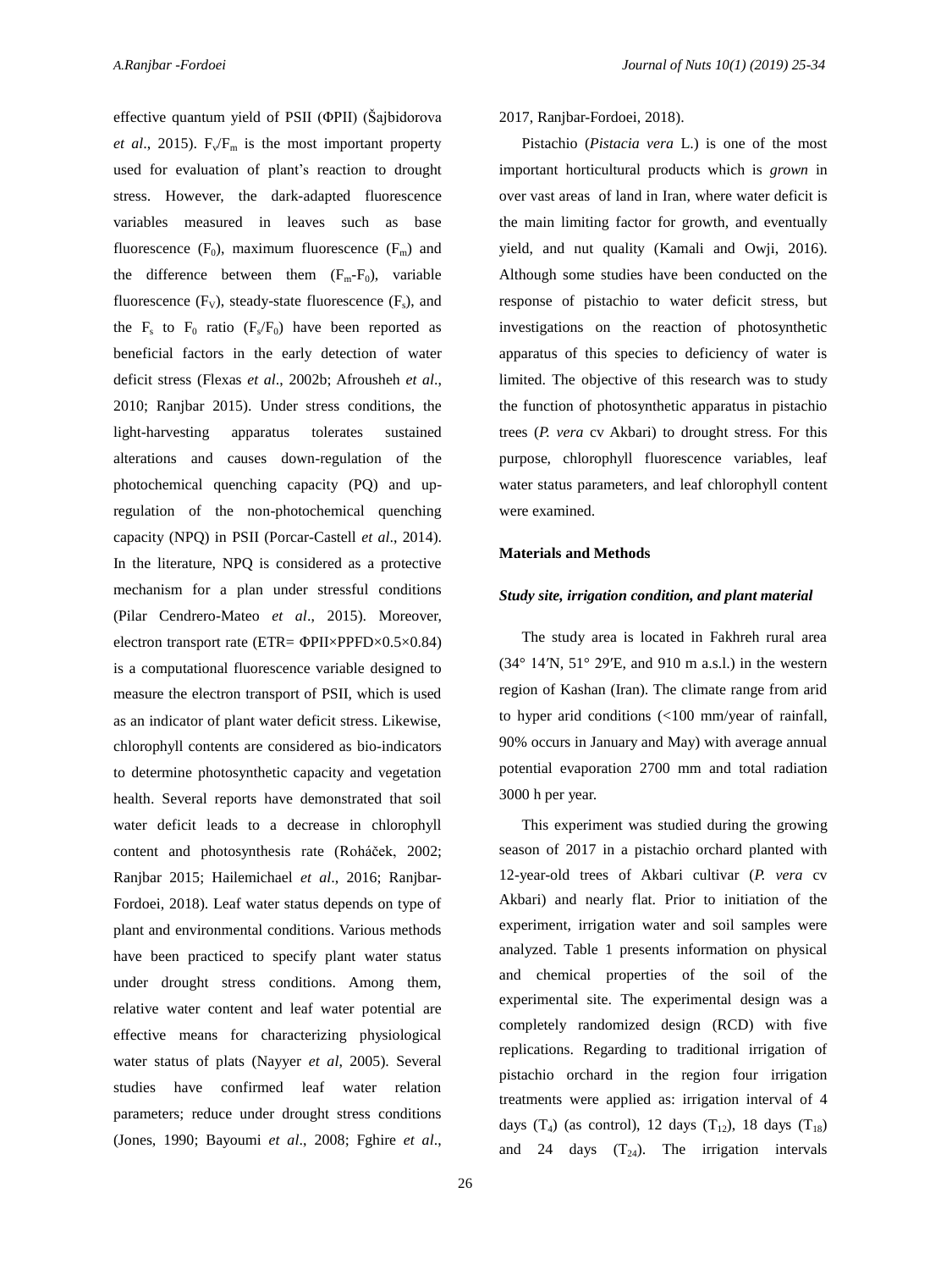corresponding to the soil water content in the treatments (4, 12, 18 and 24 days), are resembled to 20, 15.6, 10.4 and 6 % FC, respectively (Table 2). The volume of water used for all irrigation treatments was the same  $(45 \text{ L.m}^2 = 45 \text{ mm})$ . Irrigation was set in accordance to the moisture retention curve of the soil, measured using a pressure plate set. A waterflow meter and a potentiometer were used to measure the amount of applied irrigation water and soil water content, respectively (Ranjbar, 2017).

| Table 1. Some physicochemical properties of the experimental soil. |      |                     |          |        |        |       |        |              |
|--------------------------------------------------------------------|------|---------------------|----------|--------|--------|-------|--------|--------------|
| Soil depth (cm)                                                    | pH   | EC dSm <sup>1</sup> | T.N.V. % | Silt % | Clay % | Sand  | S.P. % | Soil texture |
| $0 - 30$                                                           | 8.60 | 5.68                | 23.11    | 14.6   | 15.1   | 70.4  | 29.4   | <b>SL</b>    |
| $30-60$                                                            | 8.70 | 5.45                | 22.36    | 13.7   | 14.90  | 71.10 | 28.7   | SL.          |
| 60-100                                                             | 8.70 | 5.32                | 23.14    | 14.7   | 13.23  | 72.3  | 24.4   | <b>SL</b>    |

\* sandy loam

| Table 2. Soil moisture content based on dry weight for FC and PWP at different soil depth. |
|--------------------------------------------------------------------------------------------|
|--------------------------------------------------------------------------------------------|

| Soil depth (cm) | FC (W) | 0.96 FC | 0.75 FC | 0.50 FC | 0.30 FC | $PWP($ %W) |  |
|-----------------|--------|---------|---------|---------|---------|------------|--|
| $0 - 30$        | 22.15  | 21.26   | 16.61   | 11.07   | 6.37    | 8.02       |  |
| $30-60$         | 21.22  | 20.37   | 15.91   | 10.61   | 6.11    | 7.50       |  |
| 60-100          | 19.04  | 18.27   | 14.28   | 9.52    | 5.48    | 7.00       |  |
| average         | 20.80  | 20      | 15.6    | 10.4    | 6       | 7.50       |  |

#### *Measurement and calculation of chlorophyll*

#### *fluorescence parameters*

Measurement of chlorophyll fluorescent variables was carried out using a pulse amplitude modulation fluorometer (PAM-2500, Walz, Effeltrich, Germany).  $F_0$  and  $F_m$  were measured in 30 min dark-adapted leaves. Thereafter, the same leaves were light saturated and  $F_s$  and maximum fluorescence were

measured. Based on the determined fluorescent parameters, some basic fluorescence variables like  $F_v$ ,  $F_v/F_m$ , ΦPII,  $F_s/F_0$ , NPQ, and ETR can be calculated. Photo-inhibition (PIHN) was calculated as described by Dodd *et al*. (1998) (Table 3).

|  |  | Table 3. Quantifications of PAM chlorophyll fluorescence parameters applied in the present study. |  |
|--|--|---------------------------------------------------------------------------------------------------|--|
|  |  |                                                                                                   |  |

| Parameter            | Definition                                                                               | Formulation          | Physiological relationship                                                                                                                                                                   |
|----------------------|------------------------------------------------------------------------------------------|----------------------|----------------------------------------------------------------------------------------------------------------------------------------------------------------------------------------------|
| $F0$ , $Fm$          | Base and maximum fluorescence<br>parameters from dark adapted leaves                     | measured parameters  | Level of fluorescence when $Q_a$ is maximally<br>oxidized and reduced, respectively (Roháček, 2000)                                                                                          |
| $F'0$ , $F'm$ , $Fs$ | Base, maximum and steady state<br>parameters from light adapted leaves,<br>respectively. | measured parameters  | The parameters provide information on<br>photosynthetic performance. Generally, $F_0 < F_s < F_m$<br>(Roháček, 2000)                                                                         |
| Fv/Fm                | Maximal quantum yield of PSII at<br>dark saturated state                                 | $(Fm-F0)/Fm$         | Maximum efficiency at which light absorbed by<br>PSII. In healthy plants, this ratio changes in a range<br>between 0.75 and 0.80 (Bolhar Nordenkampf and<br>Oquist, 1993).                   |
| F'v/F'm              | Maximum efficiency of PSII at light<br>saturated state                                   | Genty parameter      | Conversion efficiency of the energy of electrons by<br>open reaction centers of PSII into chemical energy<br>(Schreiber et al., 1994)                                                        |
| $F_0/F_m$            | Quantum yield baseline                                                                   | calculated parameter | The ratio of base fluorescent to minimal<br>fluorescence in dark-adapted leaves $(F_0/F_m)$ is a<br>useful parameter in detection of stress effect on the<br>activity of PSI (Roháček, 2000) |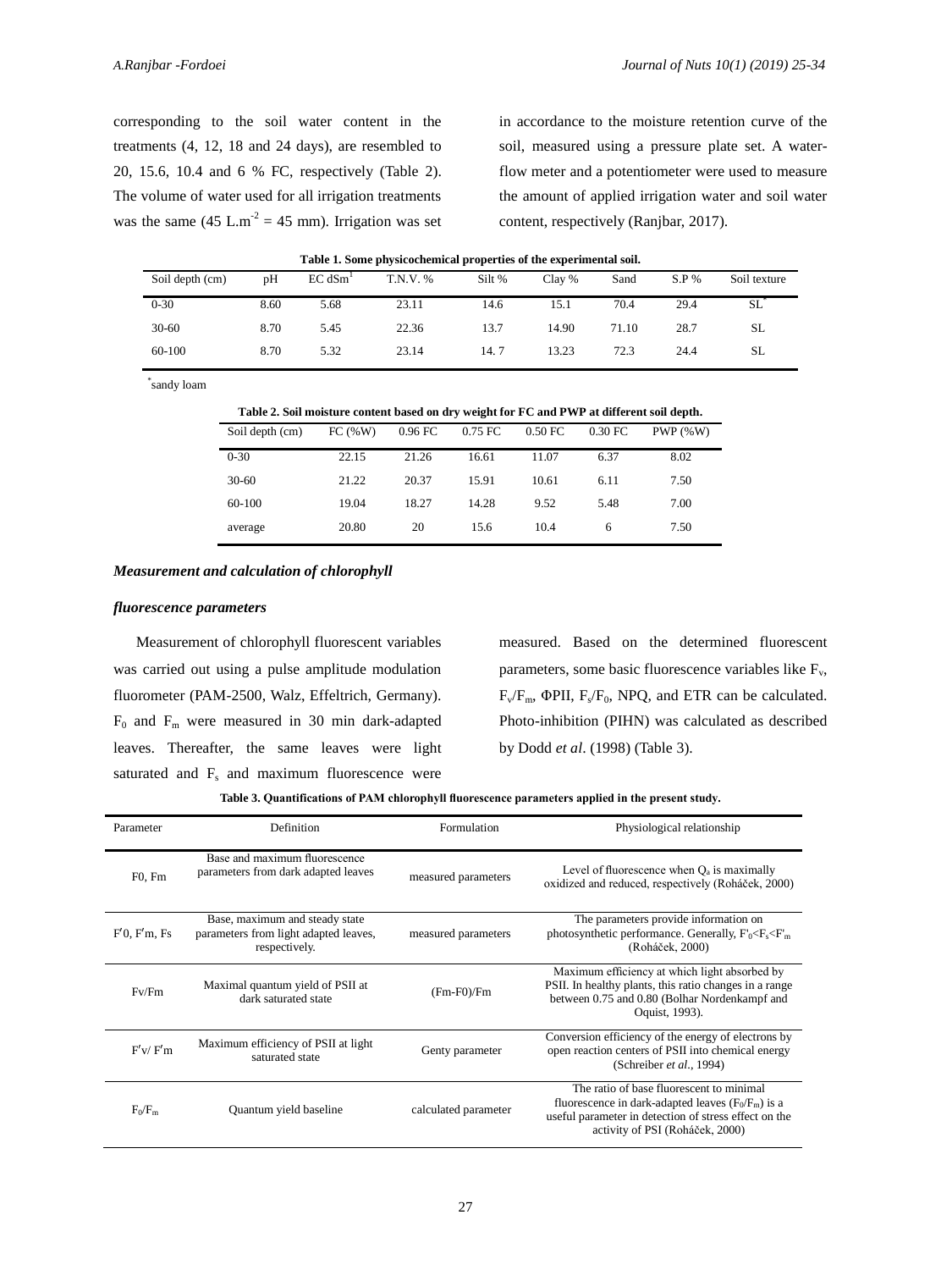**Table 3.** Continued

| ФРП         | Effective quantum yield of PSII                                                              | $(F'm-Fs)/F'm$                                                                                                           | Fraction of photons absorbed in PSII photo-<br>chemistry (Roháček, 2000)                                                                                                   |
|-------------|----------------------------------------------------------------------------------------------|--------------------------------------------------------------------------------------------------------------------------|----------------------------------------------------------------------------------------------------------------------------------------------------------------------------|
| <b>ETR</b>  | Electron transport rate                                                                      | $(\Phi$ PII×PPFD×0.5×0.84)                                                                                               | The parameter is an agent for monitoring of gross<br>photosynthesis, and strongly correlates with leaf<br>$CO2$ exchange rates (Flexas <i>et al.</i> , 2014)               |
| qP          | Photochemical quenching                                                                      | $(F'_m$ /Fs)/F' <sub>v</sub>                                                                                             | Relates PSII maximum efficiency to operating<br>efficiency. Non-linearly related to proportion of<br>PSII centers that are open. In total, $0 < qp < 1$<br>(Roháček, 2000) |
| <b>NPO</b>  | Non-photochemical quenching or<br>relative rate constant of regulated<br>thermal dissipation | $(Fm/F'm) - 1$                                                                                                           | Monitors the rate constant for heat loss from PSII<br>(Roháček, 2000)                                                                                                      |
| <b>PIHN</b> | photoinhibition                                                                              | PIHN $\left(\% \right) = 100$ - $\left[\left(F_v/F_m\right)\right]$<br>noon)/ $(F_v/F_m \text{ predawn}) \times$<br>1001 | The parameter is characterized by a sustain<br>depression of Fv/Fm (Dodd et al., 1998)                                                                                     |

# *Measurement of photosynthetic pigments and leaf water status indices*

Foliar photosynthetic pigment contents including chlorophyll a (Chl. *a*), Chlorophyll b (Chl. *b*), total chlorophyll content (Chl. *a*+*b*), and carotenoids (*Car*) were measured during the experiment course. The foliar analysis was carried out on the samples collected from the same leaves used for measuring the basic chlorophyll fluorescence variables. Pigments were extracted from fresh leaf samples following the methodology of Arnold (1949). Aliquots of the extracts were read at 645, 663, and 480 nm using a spectrophotometer (U-2001-Hitachi) against 80% acetone as a blank cuvette. The *Car* concentration was estimated using the formula of Kirk and Allen (1965). Pigment contents were calculated and expressed in milligram per gram fresh mass (mg  $g^{-1}$ ). Total chlorophyll degradation (TCD) was calculated using method presented by Sivakumar *et al*, 2017.

Predawn leaf water potential  $(\Psi_{pd})$  was measured 1 hour before the daybreak. Within this time, leaf water potential is in balance with the water potential of the soil (Williams and Araujo 2002). The  $\Psi_{pd}$  was measured with a WP4 dew-point potentiometer (Decagon Devices Inc. USA). Values were determined in leaves close to the same leaves that were applied for the chlorophyll fluorescence monitoring.

#### *Statistical analysis*

Comparison of mean differences among water deficit treatments were carried out through the analysis of variance (ANOVA) and Duncan's test. Data were analyzed with SPSS 18.0 for windows.

#### **Results**

# *Soil water deficiency altered fluorescence parameters*

The effect of various water-regime treatment  $(T_4,$ T<sub>12</sub>, T<sub>18</sub> and T<sub>24</sub>) was statistically significant ( $p \leq$ 0.01) for all evaluated leaf fluorescence parameters. The results showed that negative of drought stress on fluorescence variables were initiated from  $T_{18}$  and continued to  $T_{24}$  (Table 4). A significant increase in  $F_0$  was observed at  $T_{18}$  and reached the highest value at  $T_{24}$ . A notable reduction in  $F_m$  was observed with decreasing soil water potential at  $T_{18}$  with the lowest value at  $T_{24}$ . The similar trend was observed also for  $F_v$  and  $F_m$ . The first three watering regimes did not show any significant change in  $F_v/F_m$  ratio but a noticeable reduction was observed at  $T_{24}$ . The value of  $F_v/F_m$  also decreased significantly due to water regime treatments. A significant reduction in the parameter was observed at  $T_{18}$  and reached the lowest value at  $T_{24}$ . However, a similar trend was observed for  $F_s/F_0$ . Results depicted in Table 4 show that  $\Phi$ PII and *ETR* decreased significantly due to the imposition of water deficit regimes. The highest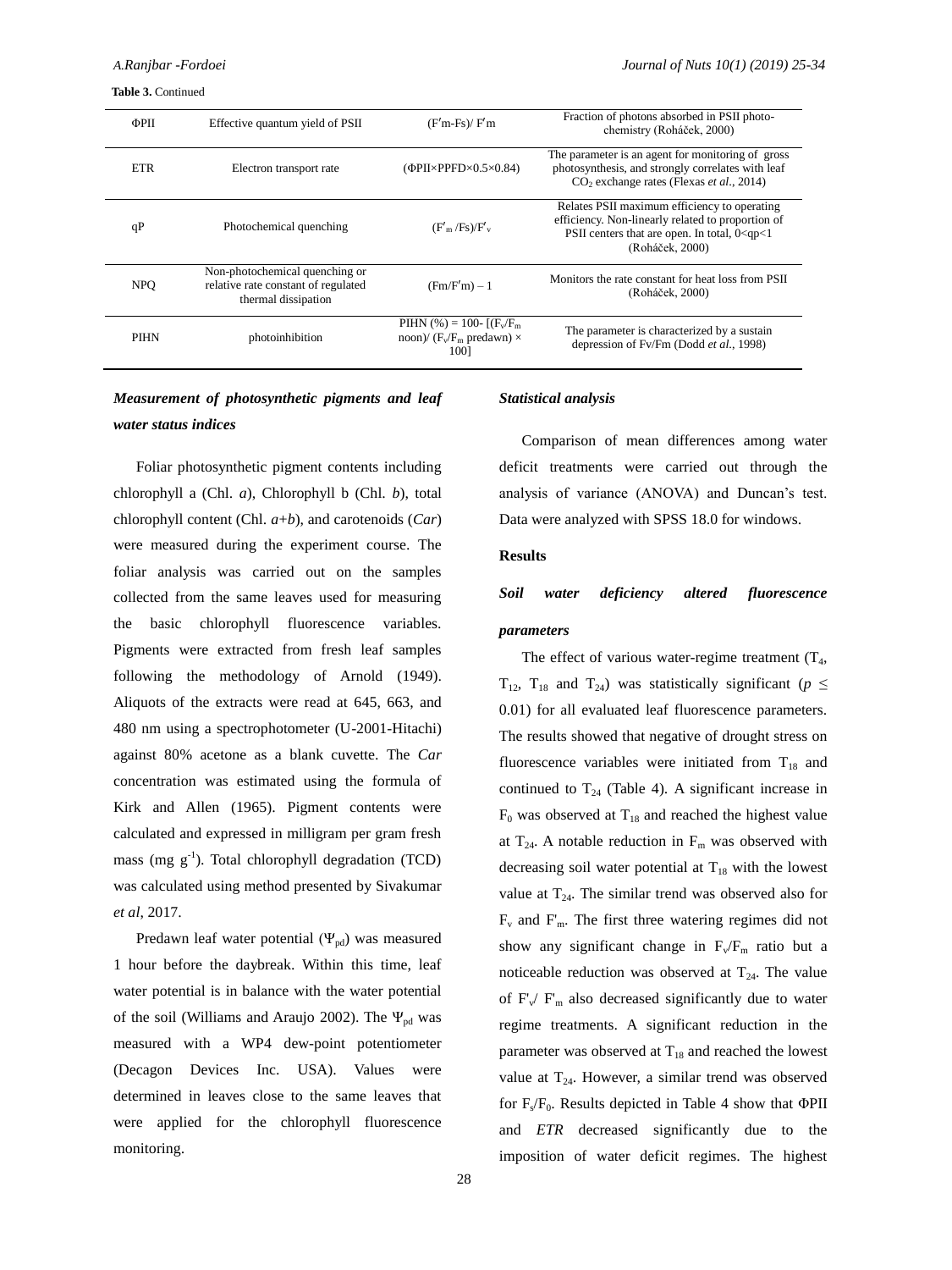reduction in these properties was observed at  $T_{24}$ . Water deficit stress severely decreased the value of *qP*, so that the highest and the lowest values in the parameter were observed at  $T_4$  and  $T_{24}$ , respectively. On the contrary, NPQ showed an increasing tendency due to the reduction of soil water potential, the significant increment was observed at  $T_{18}$  and continued to  $T_{24}$ . Data presented in Table 4 show an increasing trend in PIHN and a drastic enhancement at  $T_{18}$ , which reached the highest value (31%) at  $T_{24}$ .

**Table 4. The function of chlorophyll fluorescence parameters (CFPs) in pistachio trees (***P. vera* **L.) subjected to different water-regime treatments (WRTs).**

| <b>CFPs</b><br><b>WRTs</b> | $F_m$            | $F_v$            | $F_v/F_m$         | $F'$ <sub>w</sub> / $F'$ <sub>m</sub> | $F_0/F_m$         | ФРП                 | <b>ETR</b>        | qP                | <b>NPQ</b>        | PIHN $(\%)$      |
|----------------------------|------------------|------------------|-------------------|---------------------------------------|-------------------|---------------------|-------------------|-------------------|-------------------|------------------|
| Control $(T_4)$            | 774 <sup>a</sup> | 608 <sup>a</sup> | $0.78^{a}$        | $0.72^{\rm a}$                        | 0.20 <sup>a</sup> | $0.55^{\mathrm{a}}$ | $82^{\mathrm{a}}$ | $0.54^{\rm a}$    | $0.35^{\rm a}$    | $7^{\mathrm{a}}$ |
| $T_{12}$                   | $773^a$          | $606^a$          | $0.78^{a}$        | $0.73^{\rm a}$                        | 0.20 <sup>a</sup> | $0.55^{\mathrm{a}}$ | 83 <sup>a</sup>   | $0.54^{\rm a}$    | $0.34^{a}$        | $6^{\mathrm{a}}$ |
| $T_{18}$                   | 760 <sup>b</sup> | 580 <sup>b</sup> | 0.76 <sup>a</sup> | $0.69^{\rm b}$                        | $0.24^{b}$        | 0.50 <sup>b</sup>   | $0.75^{\rm b}$    | $0.43^{b}$        | $0.42^{\rm b}$    | 17 <sup>b</sup>  |
| $T_{24}$                   | $743^{\circ}$    | $542^{\circ}$    | $0.73^{ab}$       | $0.64^c$                              | $0.27^{\circ}$    | $0.42^{\circ}$      | $0.68^{\circ}$    | 0.38 <sup>c</sup> | 0.50 <sup>c</sup> | 31 <sup>c</sup>  |
|                            |                  |                  |                   |                                       | <b>ANOVA</b>      |                     |                   |                   |                   |                  |
| $\cal F$                   | 35.113           | 142.124          | 109.133           | 22.800                                | 51.363            | 355.127             | 3.364             | 1.374             | 67.08             | 32.047           |
| MS                         | 870.50           | 3457.56          | 0.003             | 0.018                                 | 0.226             | 16.604              | 0.037             | 460.293           | 0.021             | 0.036            |
| $\boldsymbol{P}$           | $0.00**$         | $0.00**$         | $0.05*$           | $0.00**$                              | $0.00**$          | $0.00**$            | $0.006**$         | $0.00**$          | $0.00**$          | $0.00**$         |

Means followed by the same letter for each tested parameter are not significant by Duncan's test (*P*<0.01)

*Reaction of pigment contents to soil water* 

#### *Deficiency*

The results on the effect of water-regime treatments on the pigment parameters in the leaves of *P. vera* are shown in Table 5. A significant reduction in leaf pigment contents was observed in  $T_{18}$  and, continued to the lowest value in  $T_{24}$ . No significant

difference was observed among water water-regime treatments with respect to Chl. (*a*/*b*). (Chl. *a*+*b*)/*Car* ratio was significantly affected by soil water content (water-regime treatment) at  $T_{18}$  and continued without drastic decreasing to  $T_{24}$  (Table 5).

**Table 5. Effects of water-regime treatments (WRTs) on the values of foliar pigment contents (FPCs) and total chlorophyll degradation (TCD) in** *P. vera* **trees during the experimental period.**

| <b>FPCs</b>      | Chl. a            | Chl. b<br>$(mgg^{-1}FW)$ | Chl. $a+b$        | Car            | TCD(%)             | Chl. $(a+b)$      |
|------------------|-------------------|--------------------------|-------------------|----------------|--------------------|-------------------|
| <b>WRs</b>       | $(mgg^{-1}FW)$    |                          | $(mgg^{-1}FW)$    | $(mgg^{-1}FW)$ |                    | /Car              |
| Control $(T_4)$  | 1.01 <sup>a</sup> | $0.63^{\rm a}$           | $1.64^a$          | $0.75^{\rm a}$ | 0.00               | $2.19^{a}$        |
| $T_{12}$         | 0.98 <sup>a</sup> | $0.62^a$                 | 1.60 <sup>a</sup> | $0.74^{\rm a}$ | $2.44^{a}$         | $2.16^{a}$        |
| $T_{18}$         | $0.76^{\rm b}$    | $0.52^b$                 | 1.28 <sup>b</sup> | $0.63^b$       | 22.00 <sup>b</sup> | $2.03^b$          |
| $T_{24}$         | $0.65^{\circ}$    | $0.43^{\circ}$           | 1.08 <sup>c</sup> | $0.54^{\circ}$ | $34.14^c$          | 2.00 <sup>b</sup> |
|                  |                   |                          | <b>ANOVA</b>      |                |                    |                   |
| $\cal F$         | 236.548           | 36.511                   | 46.841            | 23.532         | 31.172             | 0.574             |
| MS               | 0.122             | 0.035                    | 0.038             | 0.220          | 0.047              | 0.020             |
| $\boldsymbol{P}$ | $0.000^{***}$     | $0.000^{***}$            | $0.000***$        | $0.000^{***}$  | $0.000***$         | $0.050*$          |

Means followed by the same letter for each tested parameter are not significant by Duncan's test (*P*<0.01)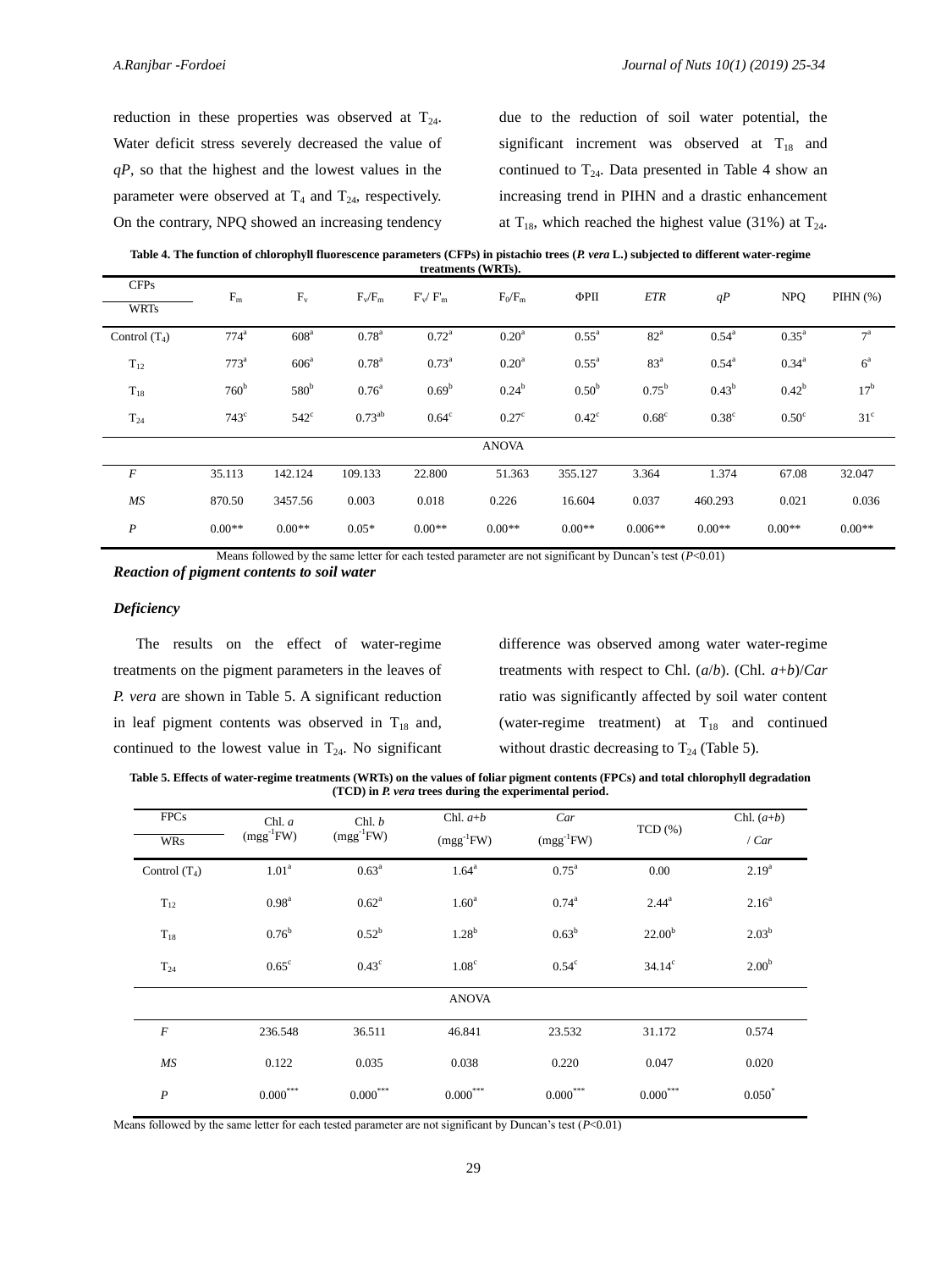#### *Water-regime treatments induced changes in leaf*

#### *water status indices*

The data presented in Table 6 showed that the water-regime treatment induced significant changes in  $\Psi_{\text{pl}}$ ,  $\Psi_{\text{p}\pi}$ , and RWC in leaves of pistachio tree.

| <b>LWSPs</b><br><b>WRTs</b> | $\Psi_{\text{pl}}$ (MPa) | $\Psi_{p\pi}$ (MPa) | RWC(%)          |
|-----------------------------|--------------------------|---------------------|-----------------|
| Control $(T_4)$             | $-1.60^{\circ}$          | $-2.10^a$           | 93 <sup>a</sup> |
| $T_{12}$                    | $-1.70^{\rm a}$          | $-2.10^a$           | 91 <sup>a</sup> |
| $T_{18}$                    | $-2.00b$                 | $-2.60^{\rm b}$     | 86 <sup>b</sup> |
| $T_{24}$                    | $-2.30^{\circ}$          | $-2.88^{\circ}$     | 81 <sup>c</sup> |
|                             | <b>ANOVA</b>             |                     |                 |
| $\boldsymbol{F}$            | 8.5571                   | 15.429              | 17.895          |
| MS                          | 0.400                    | 0.360               | 113.333         |
| $\boldsymbol{P}$            | $0.000^{***}$            | $0.000^{***}$       | $0.000^{***}$   |

**Table 6. Effects of water-regime treatments (WRTs) on the values of leaf water status parameters (LWSPs).**

Means followed by the same letter for each tested parameter are not significant by Duncan's test  $(P<0.01)$ 

The results showed that RWC decreased under soil water deficit, the highest (93%) and the lowest (81%) values were observed in  $T_4$  and  $T_{24}$ , respectively. However, highly significant (*P*<0.01) differences were observed among water-regime treatments with respect to  $\Psi_{PL}$ . Similar trend was observed for  $\Psi_{p\pi}$  (Table 6).

The decrease of Ψs provided the decline in  $F_v/F_m$ . Plants in  $T_4$  and  $T_{12}$  showed Fv /Fm ratio within the range of healthy plants (values between 0.750 and 0.840) (Bolhar-Nordenkampf and Oquist, 1993).

#### **Discussion**

As shown in Table 3, soil water deficit showed a significant increase in  $F_0$  and a significant decrease in  $F_m$  and  $F_v$ . A significant increase in  $F_0$  characterizes inactivation of PSII, whereas a decline in  $F_m$  and  $F_v$ may attribute to the increase in NPQ process (Roháček, 2000). However, during the examination, reduction of nearly 11% was observed in  $F_v/F_m$ , which shows the inappropriate functioning of PSII reaction centers due to the destruction of the D1 and

D2 proteins responsible for the transfer of electrons to PSII reaction center (Maria *et al*., 2006). Soil water deficit led to an increase in  $F_0/F_m$ . A significant rise in  $F_0/F_m$  depicts that the initial rate of reduction of the  $Q<sub>a</sub>$  was higher than the rate of  $Q<sub>b</sub>$  and the activity of PSI when trees were subjected to lower soil water potential (Ranjbar, 2017). Roháček (2002) suggested the increase relation  $F_0/F_m$  as stress indicator. While For healthy, non-stressed plants, it is mostly  $0.14 \le$  $F_0/F_m \leq 0.2$ .

A statistically significant reduction of ΦPSII and ETR under water-regime treatments  $(T_{18}$  and  $T_{24})$ might be attributed to harm to the photochemical complexes of the thylakoid membranes and consequently reduction of electron transport between photosystems I and II. Our findings confirm previous findings obtained by Hailemichael *et al*. (2016), who demonstrated that ΦPSII, ETR and qP decreased significantly in non-irrigated in comparison to irrigated grapevines. NPQ reflects the thermal loss of excessive excitation energy in the chloroplasts. In the present study, the obtained results showed a drastic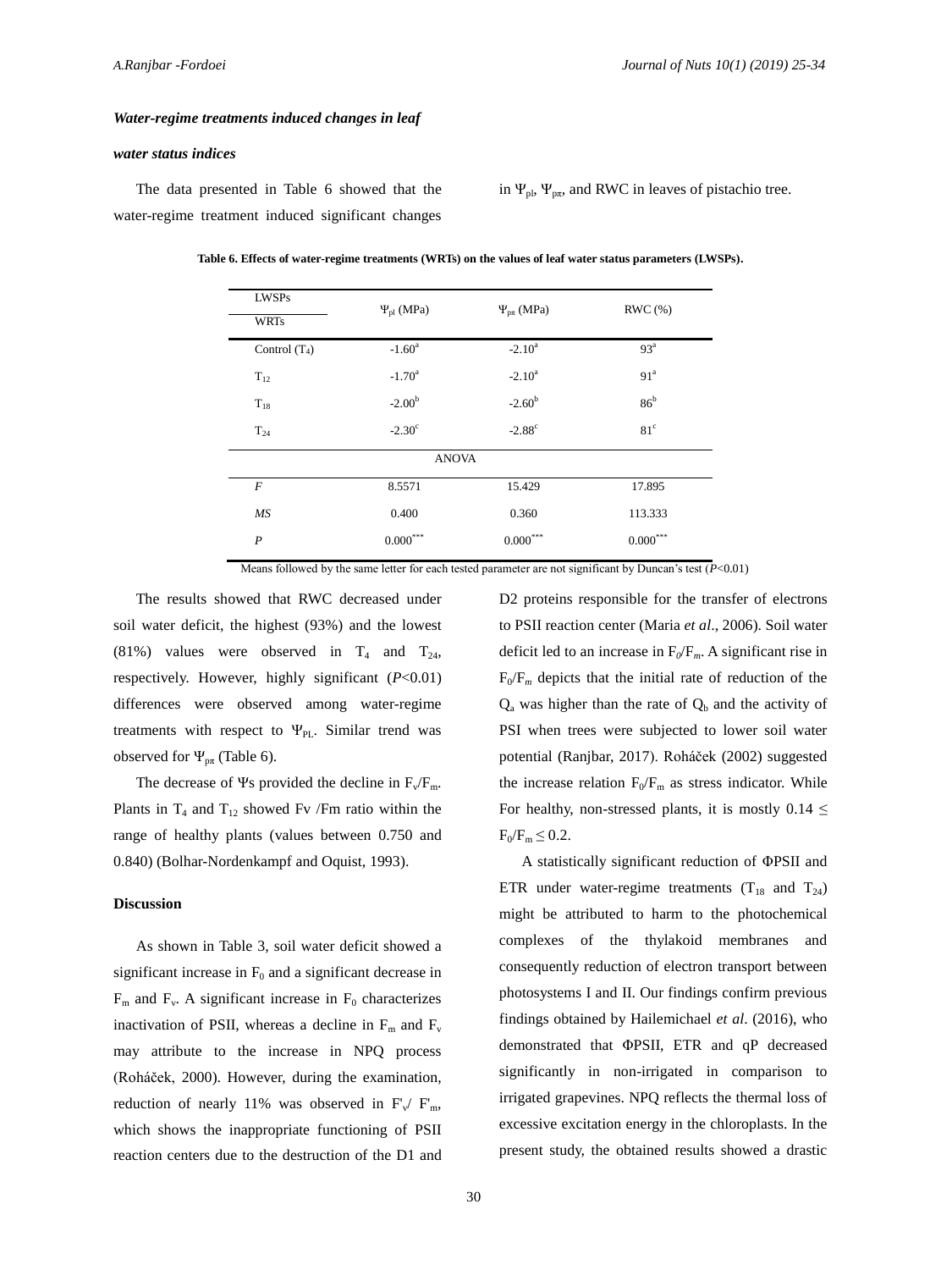increase in NPQ with a decrease in soil water content. This result is in line with those of Alves *et al*. (2013), Ranjbar (2015), and Ranjbar (2017) who reported a strong increase in NPQ as soil water deficit progressed. Compared to the control, the degree of PIHN in the leaves was 2.42 and 4.43 folds in  $T_{18}$  and  $T<sub>24</sub>$ , respectively, which showed that soil water deficit development is an important factor affecting the level of measured PIHN. Our findings on PIHN are in agreement with the previous findings reported by Pokorska *et al*. (2007).

Chlorophyll indices are greatly used to describe the general function of the photosynthetic apparatus (Zhang *et al*., 2011). Our results showed that foliar pigment contents (Chl. *a*, Chl. *b*, Car and TCD) were significantly affected by water-regime treatments. Several reports have confirmed the essential role of *Car* in photoinhibition. The decrease in Chl.  $(a+b)/Car$  under drought stress shows the important function of *Car* in photoprotection (Neha *et al*., 2014). The reduction in photosynthetic pigments combined with significant changes in fluorescent parameters such as reduction of  $F'_{\nu}$   $F'_{\rm m}$ ,  $\Phi$ PII, ETR and *qP* under soil water deficit stress shows the detrimental effect of drought stress on photosynthetic apparatus of pistachio trees. Such an effect can be ascribed to damage of PSII, which eventually results in photoinhibition. Our results on leaf pigment content were consistent with those of Anjum *et al*. (2011) in the maze, Ranjbar (2015) in *Smirnovia Iranica*, and Hidelblandi *et al*. (2017) in *Atriplex nummularia*.

Results presented in Table 6 show the effect of soil water deficit on leaf water status of the examined trees. By decreasing soil water potential, a significant reduction of  $\Psi_{\text{pl}}$ ,  $\Psi_{\text{p}\pi}$ , and RWC was observed at  $T_{18}$ and  $T_{24}$ . Several reports showed that the RWC values declined under drought stress (Ranjbarfordoei *et al*., 2002; Rahbarian *et al*., 2011; Shekari *et al*., 2015). Our results confirm previous findings obtained by Li

*et al.*, (2002), who demonstrated that any decrease in soil water content leads to a further decline in  $\Psi_{\text{pl}}$  and  $\Psi_{\text{pr}}$ . A reduction in  $\Psi_{\text{pr}}$  can be attributed to either a decrease in osmotic water fraction or an osmotic adjustment, physiological mechanisms that act to maintain leaf turgor pressure (Zlatev and Lidon, 2012).

#### **Conclusions**

From the results of the present study, it can be concluded that exposure of pistachio trees (*P. vera* cv Akbari) to a rate of soil water potential close to  $T_{18}$ may not significantly affected the parameters measured. This means that with an increase in irrigation intervals to 16-days, compared to the traditional interval (varies from 8 to 10-days), soil may be able to provide enough moisture for the pistachio trees to complete metabolic activities. With respect to all the parameters investigated in the current study, it seems that PSII activity in *P. vera* cv Akbari leaves is efficiently protected. Thus, under proper irrigation, pistachio tree could adapt itself to prolong drought stress.

#### **Acknowledgements**

This research was supported by the University of Kashan.

### **References**

- Afrousheh M, Ardalan M, Hokmabadi H (2010) [Nutrient deficiency disorders in](javascript:void(0)) *Pistacia vera* [seedling rootstock in relation to eco](javascript:void(0))[physiological, biochemical characteristics](javascript:void(0))  [and uptake pattern of nutrients.](javascript:void(0)) Scientia Horticulturae. 124(2), 141-148.
- Alves F, Costa J, Costa P, Correia C, Gonçalves B, Soares R, Pereira JM (2013) Grapevine water stress management in Douro Region: Long-term physiology, yield and quality studies in cv. Touriga Nacional. In: Group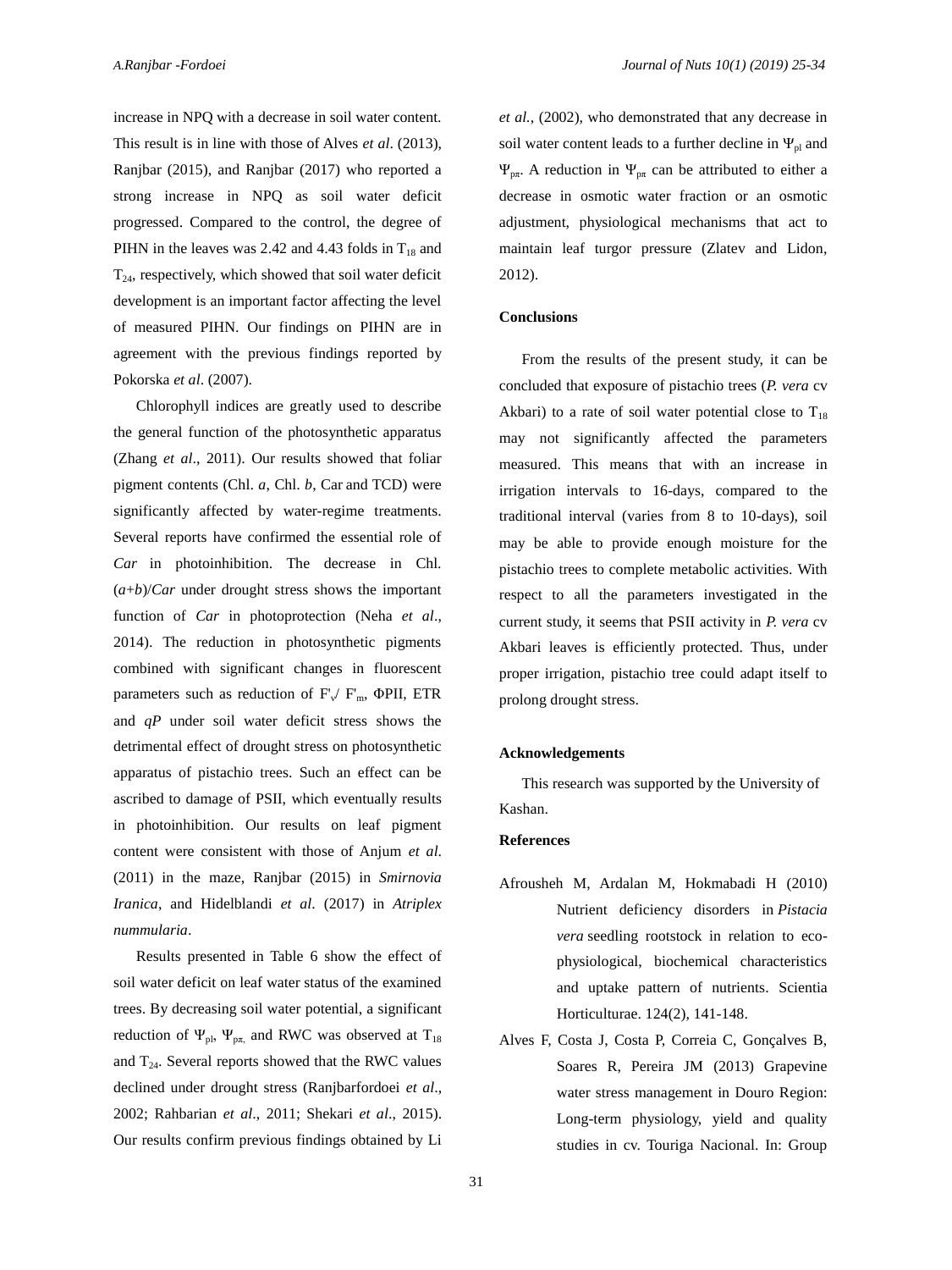of International Experts of Vitivinicultural Systems for Co-Operation (Ed.). Proc.  $18<sup>th</sup>$ Int. Symp. GiESCO, July, Porto, Portugal.

- Anjum SA, Farooq M, Wang LC, Xue LL, Wang SG, Wang L, Zhang S, Chen M (2011) Gas exchange and chlorophyll synthesis of maize cultivars are enhanced by exogenously-applied glycinebetaine under drought conditions. Plant Soil Environment. 57(7), 326–331.
- Arnon D (1949) Copper enzymes in isolated chloroplasts (phytophenoloxidase), in *Beta vulgaris*. Journal of Plant Physiology. 24, 1- 15.
- Bayoumi TY, Eid M, Metwali EM (2008) Application of physiological and biochemical indices as a screening technique for drought tolerance in wheat genotypes. African Journal of Biotechnology. 7, 2341-2352.
- Bolhar-Nordenkampf H, Oquist G (1993) Chlorophyll fluorescence as a tool in photosynthesis research. In: Hall DO, Scurlock JMO, Bolhar-Nordenkampf HR, Leegood RC, Long SP, editors. Photosynthesis and production in a changing environment: a field and laboratory manual. London: Chapman & Hall; pp. 193- 206.
- Catalina A, González R, González MR, Zarco-Tejada PJ, Martín P (2011) Iron and water stress, photosynthetic efficiency differently affects vine photosynthetic efficiency and grape composition. Proceeding of 34th World Congress of Vine and Wine, June 2011, Porto, Portugal.
- Dodd IC, Critchley C, Woodall GS, Stewart GR (1998) Photoinhibition in differently colored juvenile leaves of Syzygium species. Journal of Experimental Botany. 49(325), 1437–1445.
- Faghire R, Anaya F, Ali Issa O, Wahbi S (2017)

Physiological and growth response traits to water deficit as indicators of tolerance criteria between quinoa genotypes. Journal of Materials and Environmental Sciences. 8(6), 2084-2093.

- Flexas J, Escalona JM, Evain S, Gulías J, Moya Osmond CB, Medrano H (2002b) Steadystate chlorophyll fluorescence measurements as a tool to follow variations of net  $CO<sub>2</sub>$  assimilation and stomatal conductance during water stress in C3 plants. Physiologia Plantarium. 114, 231- 240.
- Flexas J, Gago J, Joseph A, Berry JA (2014) Some critical aspects for the interpretation of remotely sensed chlorophyll fluorescence in terms of canopy photosynthesis. Proceeding of the 5th International workshop on remote sensing of vegetation fluorescence, 22-24 April 2014, Paris, France.
- Hailemichael G, Catalina A, González MR, Martin P (2016) Relationships Between Water Status, Leaf Chlorophyll Content and Photosynthetic Performance in Tempranillo Vineyards. South African Journal of Enology and Viticulture, 37(2), 149-156. doi. org/ 10. 1590 / 1807-1929/ agriambi. v21n4p232-237
- He H, Ru Y, Biao J, Lin C, Hua F (2014) Rice photosynthetic productivity and PSII photochemistry under non-flooded irrigation. Scientific World Journal. 2014, 1- 15.
- Hidelblandi F, de Melo Edivan R, de Souza Jailson CC (2017) Fluorescence of chlorophyll *a* and photosynthetic pigments in *Atriplex nummularia* under abiotic stresses. Revista Brasileira De Engenharia Agricola E Ambiental. 21(4), 232-237.

Kamali A, Owji A (2016) Agro-ecological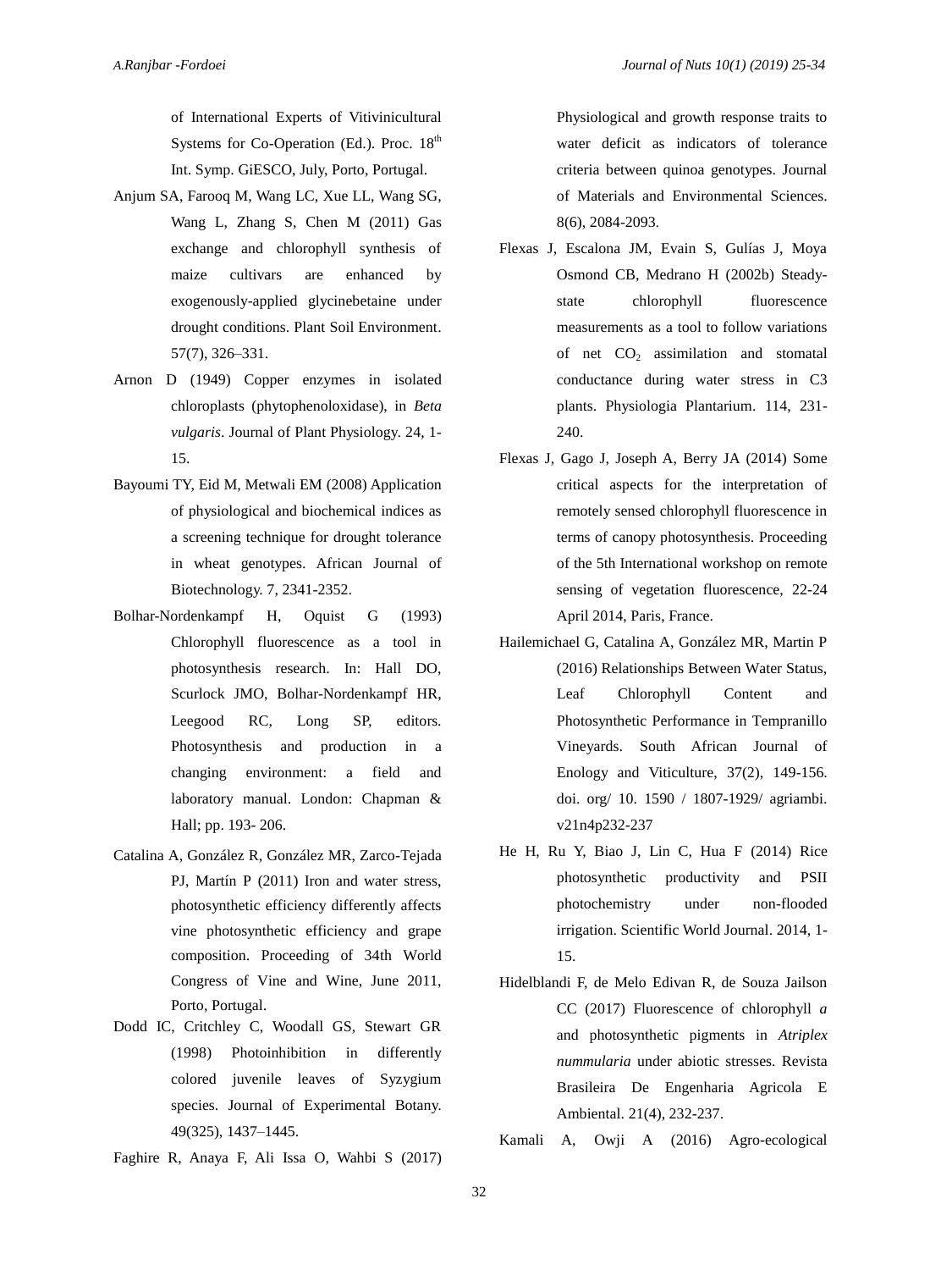requirements for growing pistachio trees: A Literature Review. Elixir Agriculture. 96, 41450-41454.

- Kirk JTO, Allen RL (1965) Dependence of chloroplast pigment synthesis on protein synthesis: Effect of actidione. Biochemical Biophysical Research Communications. 21, 523-530.
- Li Y, Fuchs SMC, Cohen Y, Wallach R (2002) Water uptake profile response of corn to soil moisture depletion. Plant, Cell and Environment. 25, 491–500.
- Lichtenthaler HK, Buschmann C, Knapp M (2005) How to correctly determine the different chlorophyll fluorescence parameters and the chlorophyll fluorescence decrease ratio RFd of leaves with the PAM fluorometer. Photosynthetica. 43, 379-393.
- Maria ARL, José F, de Carvalho G, Larissa RC, Adamirda RNJ., Andreia VF, Ulysses MSJ (2006) Leaf water potential, gas exchange and chlorophyll *a* fluorescence in acariquara seedlings (*Minquartia guianensis* Aubl.) under water stress and recovry. Brazilian Journal of Plant Physiology. 18(2), 315-323.
- Nayyer H, Kaur S, Singh KJ, Dhir KK, Bains T (2005) Water stress induced injury to reproductive phase in chickpea: evaluation of stress sensitivity in wild and cultivated species in relation to abscisic acid and poly amines. Journal of Agronomy and Crop Science. 191, 450-457.
- Neha GB, Vinay S, Nilima K (2014) Droughtinduced changes in chlorophyll fluorescence, photosynthetic pigments, and thylakoid membrane proteins of *Vigna radiate*. Journal of Plant Interactions. 9(1), 712–721.
- Pilar Cendrero-Mateo M, Carmo-Silva E, Porcar-Castell A, Hamerlynck E, Papuga S, Susan Moran M (2015) Dynamic response of plant

chlorophyll fluorescence to light, water and nutrient availability. Functional Plant Biology. 42(8), 746-757.

- Pokorska B, Romanowska E, 2007. Photoinhibition and D1 protein degradation in mesophyll and a granal bundle sheath thylakoids of maize. Functional Plant Biology. 34(9), 844–852.
- Porcar-Castell A, Tyystjärvi E, Atherton J, Van der Tol C, Flexas J, Pfündel E, Moreno J, Frankenberg C, Berry J, 2014. Linking chlorophyll *a* fluorescence to photosynthesis for remote sensing applications: mechanisms and challenges. Journal of Experimental Botany. 65(15), 4065-95.
- Rahbarian R, Khavari-nejad R, Ganjeali A, Bagheri A, Najafi F (2001) Drought stress effects on photosynthesis, chlorophyll fluorescence and water relations in tolerant and susceptible chickpea genotypes. Acta Biologica Cracoviensia Series Botanica. 53(1), 47–56.
- Ranjbar A (2015) Variation characteristics of chlorophyll fluorescence of a typical Eremophyte (*Smirnovia Iranica* (Sabeti)) during phenological stages in the sand drift desert (Case study: In Kashan Region). Desert Journal. 21(1), 35-41.
- Ranjbar A (2017) Comparative study on the effects of water stress and rootstock on photosynthetic function in pistachio trees. Journal of Nuts. 8(2),151-159.
- Ranjbar-Fordoei A (2018) Comparative Functioning of Photosynthetic Apparatus and Leaf Water Potential in Zygophyllum eurypterum) During Phenological Phases and Summer Drought. Desert Ecosystem Engineering Journal. 7(1), 43-30. DOI: 10.22052/jdee.2017.63258.